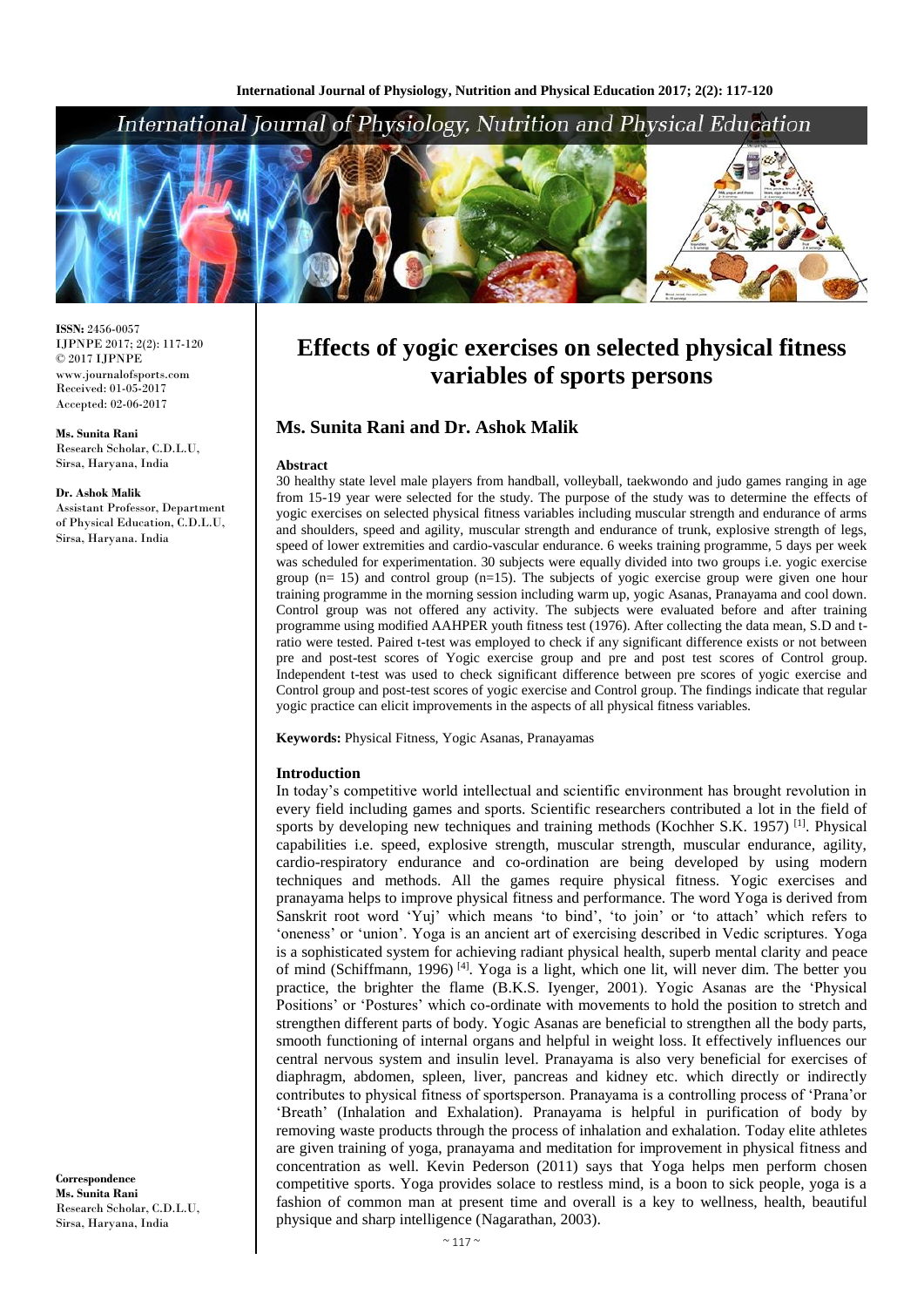## **Methodology**

This study involved 30 state level male players (8 Handball players, 8 Volleyball players, 8 Taekwondo players and 6 Judo players) aged 15-19 years. All the subjects were selected from Shah Satnamji Boys School Sirsa (Haryana), where all subjects were equally distributed into two group i.e Yogic exercise group (n=15) and Control group (n=15). After pretest Yogic exercise group was given selected Asanas (Trikonasana, vrikshasana, tadasanabhujangasana, dhanurasana, gomukhasana, matayasana, paschimotanasana, savasana and pranayama(ujjayi and anulom-vilom). 3 sets of Asanas with 50% intensity for first two weeks, 4 sets of Asanas with 60% intensity for 3rd week, 5 sets of Asanas with 60% intensity for  $4<sup>th</sup>$  week, 3 sets of Asanas with 70% intensity for  $5<sup>th</sup>$  week and 5 sets of Asanas with 70% intensity for  $6<sup>th</sup>$  week were prescribed at 4:1 ratio for training purpose with 20-30 seconds holding time and 3-5 second rest in between Asanasfor six weeks, 5 days a week. Puraka, kumbhaka and rechaka Ratio of Anulom-Vilom and Ujjayi Pranayama for first 3 weeks was 1:2:2 and 2:4:4 and 1:4:2 and 4:8:8 for next 3 weeks respectively. Every Thursday and

Sunday was rest day. Muscular strength (dynamic) and muscular endurance of arms and shoulders, speed and agility, muscular strength and endurance of trunk, explosive strength of legs, speed of lower extremities and cardio-vascular endurance were selected as criterion variables. Subjects were evaluated before and after training programme using modified AAHPER youth fitness test (1976) which contains pull up, 10x4 yards shuttle run, bent knee sit ups, standing broad jump, 50 yards dash, 12 minutes run/walk to test selected criterion variables. After collecting the data Paired t-test was employed to check if any significant difference exists or not between pre and post-test scores of Yogic exercise group and pre and post test scores of Control group. Independent t-test was used to check significant difference between pre scores of yogic exercise and Control group and post-test scores of yogic exercise and Control group.

### **Results and Analysis**

**Significance of difference between pre and post test scores of physical fitness of yogic exercise group**

| Sr. no | <b>Test items</b>   | scores | N  | Mean  | S.D    | t-value  | <b>Significance</b> |  |
|--------|---------------------|--------|----|-------|--------|----------|---------------------|--|
|        |                     | Pre    | 15 | 10.00 | 2.17   | $-14.64$ | .001                |  |
| 1.     | Pull ups            | Post   | 15 | 12.33 | 2.38   |          |                     |  |
|        |                     | Pre    | 15 | 32.73 | 1.98   | $-20.69$ | .001                |  |
| 2.     | Bent knee sit ups   | Post   | 15 | 37.00 | 1.77   |          |                     |  |
| 3.     | Shuttle run         | Pre    | 15 | 10.98 | .20    | 57.71    |                     |  |
|        |                     | Post   | 15 | 10.73 | .21    |          | .001                |  |
| 4.     | Standing broad jump | Pre    | 15 | 1.91  | .05    | $-12.93$ | .001                |  |
|        |                     | Post   | 15 | 1.95  | .05    |          |                     |  |
| 5.     |                     | Pre    | 15 | 7.27  | .37    | 19.73    | .001                |  |
|        | 50 yard dash        | Post   | 15 | 7.00  | .33    |          |                     |  |
|        | 12 minutes run/walk | Pre    | 15 | 2.56  | 140.94 | $-21.18$ | .001                |  |
| 6.     |                     | Post   | 15 | 2.75  | 146.17 |          |                     |  |

**Table 1**

 $*\overline{\text{Significant level}} = 0.05$ 

# **Table value (df=14) =2.145**

The above table clearly evident that the preand post-testmean scores of pull up  $(10.00 \pm 2.17 \times 12.33 \pm 2.38)$ , pre and post mean scores of bent knee sit ups  $(32.73 \pm 1.98 \leq 37.00 \pm 1.77)$ , pre and post mean scores of shuttle run  $(10.98\pm 0.20 > 10.73\pm 0.21)$ , pre and post mean scores of standing broad jump  $(1.91 \pm .05 \lt 1.95 \pm .05)$ , pre and post-test mean scores of 50 yard dash  $(7.27 \pm .37) \times .00 \pm .33)$  and pre and posttest mean scores of 12 minutes run/ walk  $(2.56\pm140.94<2.75\pm146.17)$  which are significant at 0.05 level .It means that there is significant difference between pre and post scores of all the tested items. It is indicated that  $t_{14}$  =-

14.64 (pull ups),-20.69 (bent knee sit up), 57.71 (Shuttle run),  $-12.93$  (Standing broad jump),  $19.73$  (50 yard dash) and  $-$ 21.18 (12 minute run/walk) are significant at 0.05 level of significance because  $(p=0.001, \text{ of all tested items})$ 

It was hypothesized that there will be no significant difference in pre and post test scores of physical fitness of variables of yogic exercise group but result shows that significant difference exists in pre and post scores of all tested items. Hence, the null hypothesis was rejected.

**Significance of difference between pre and post test scores of physical fitness of control group**

| Sr. no | <b>Test items</b>   | <b>Scores</b> | N  | Mean  | S.D    | t-value | <b>Significance</b> |  |
|--------|---------------------|---------------|----|-------|--------|---------|---------------------|--|
| 1.     | Pull ups            | Pre           | 15 | 10.26 | 2.31   | $-2.09$ |                     |  |
|        |                     | Post          | 15 | 10.60 | 2.23   |         | .06                 |  |
| 2.     | Bent knee sit ups   | Pre           | 15 | 32.40 | 1.99   | $-2.09$ | .06                 |  |
|        |                     | Post          | 15 | 32.73 | 1.75   |         |                     |  |
| 3.     | Shuttle run         | Pre           | 15 | 10.97 | .20    | 1.58    | .14                 |  |
|        |                     | Post          | 15 | 10.87 | .39    |         |                     |  |
| 4.     | Standing broad jump | Pre           | 15 | 1.91  | .05    | $-2.10$ | .06                 |  |
|        |                     | Post          | 15 | 1.91  | .05    |         |                     |  |
| 5.     | 50 yard dash        | Pre           | 15 | 7.28  | .38    | 1.78    | .10                 |  |
|        |                     | Post          | 15 | 7.28  | .38    |         |                     |  |
| 6.     | 12 minutes run/walk | Pre           | 15 | 2.57  | 165.25 | $-1.32$ |                     |  |
|        |                     | Post          | 15 | 2.58  | 174.04 |         | .21                 |  |

**Table 2**

\*Significant level  $= 0.05$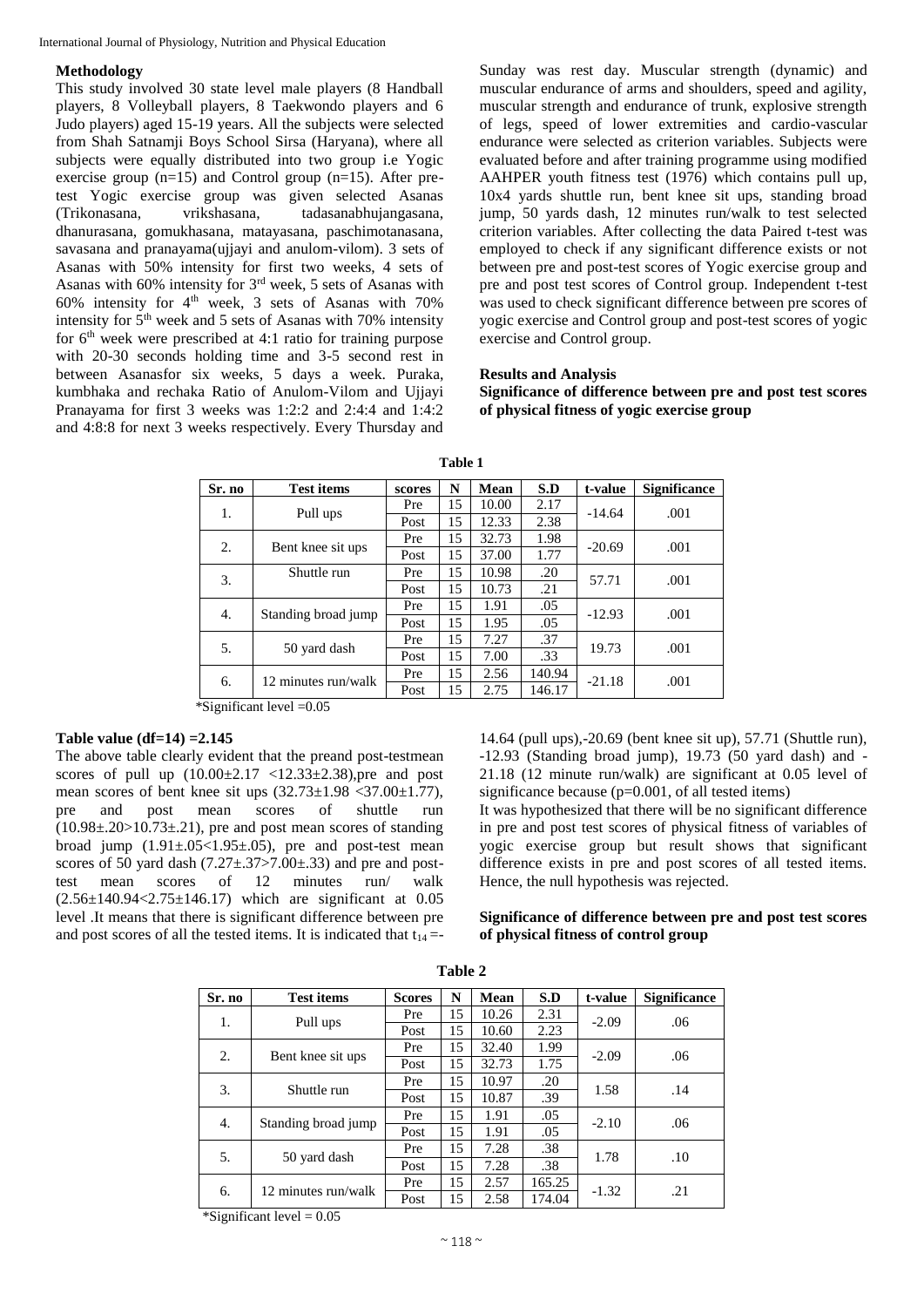# **Table value (df=14) =2.145**

The above table clearly explains that the pre and post-test mean scores of pull up (10.26±2.31<10.60±2.23), pre and post mean scores of bent knee sit ups  $(32.40\pm1.99<32.73\pm1.75)$ , pre and post mean scores of shuttle run  $(10.97\pm.20>10.87\pm.39)$ , pre and post mean scores of standing broad jump  $(1.91 \pm .05=1.91 \pm .05)$ , pre and post-test mean scores of 50 yard dash (7.28±.38=7.28±.38) and pre and post-test mean scores of 12 minutes run/ walk are  $(2.57 \pm 165.25 \times 2.58 \pm 174.04)$ , which are not significant at 0.05 level . It means that there is no significant difference between pre and post scores of all the tested items. It is indicated that  $t_{14} = -2.09$  (pull ups),  $-2.09$  (bent knee sit up),  $1.58$  (Shuttle run), -2.10 (Standing broad jump), 1.78(50 yard dash) and - 1.32(12 minute run/walk) are not significant at 0.05 as t-value is less than table value.

It was hypothesized that there will be no significant difference in pre and post test scores of physical fitness of variables of control group and result shows that no significant difference was found between pre and post scores of all tested items. Hence, the null hypothesis was accepted.



**Fig 1:** Comparison of pre and post test scores of yogic exercise group and control group

# **Comparison of significance of difference between yogic exercise group and control grouppre-testscores of physical fitness**

| anı |  |
|-----|--|
|-----|--|

| Sr. no                  | <b>Test items</b>   | Scores of post test  | N  | Mean  | S.D    | S.E.M   | t-value | Sig.  |
|-------------------------|---------------------|----------------------|----|-------|--------|---------|---------|-------|
| 1.                      | Pull Ups            | Yogic exercise group | 15 | 10.00 | 2.17   | 0.56    | $-326$  | 0.747 |
|                         |                     | Control group        | 15 | 10.27 | 2.31   | 0.60    |         |       |
| 2.<br>Bent knee sit ups |                     | Yogic exercise group | 15 | 32.73 | 1.98   | 0.51    | .000    | 1.000 |
|                         |                     | Control group        | 15 | 32.73 | 1.98   | 0.51    |         |       |
| 3.                      | Shuttle run         | Yogic exercise group | 15 | 10.98 | .20    | 0.05    | .099    | 0.922 |
|                         |                     | Control group        | 15 | 10.97 | .20    | 0.05    |         |       |
| 4.                      | Standing broad jump | Yogic exercise group | 15 | 1.91  | .05    | .01     | .037    | 0.971 |
|                         |                     | Control group        | 15 | 1.91  | .05    | .01     |         |       |
| 5.                      |                     | Yogic exercise group | 15 | 7.27  | 0.36   | .10     | $-.064$ | 0.950 |
|                         | 50 yard dash        | Control group        | 15 | 7.28  | 0.37   | $.10\,$ |         |       |
| 6.                      | 12 minutes run/walk | Yogic exercise group | 15 | 2.56  | 140.95 | 36.39   | $-.107$ | 0.916 |
|                         |                     | Control group        | 15 | 2.57  | 165.25 | 42.67   |         |       |

\*Significant level  $= 0.05$ 

#### **Table value (df=28) =2.048**

Findings of the study indicates that pull up mean score of Yogic exercise group  $(10.00\pm2.17)$  is less than mean scores  $(10.27 \pm 2.31)$  of Control group. However t value is  $-.326$ which is not significant (i.e.  $p > 0.05$ : *because p*=0.747). Bent knee sit ups mean score of Yogic exercise group (32.73±1.98) is equal to mean scores  $(32.73\pm1.98)$  of Control group. However t value is 0.000 which is not significant (i.e. *p>0.05: because p=1.000).*Shuttle run mean score of Yogic exercise group (10.98 $\pm$ 0.20) is higher than mean scores (10.97 $\pm$ 0.20) of Control group. However t value is 0.099 which is not significant (i.e. *p>0.05: because p=0.992).*Standing broad jump mean score of Yogic exercise group  $(1.91\pm0.05)$  is equal to mean scores (1.91±0.05) of Control group. However t value is 0.037 which is not significant (i.e. *p>0.05: because p=0.971).* 50 yard dash mean score of Yogic exercise group

 $(7.27\pm0.36)$  is less than mean scores  $(7.28\pm0.37)$  of Control group. However t value is -.064which is not significant (i.e. *p>0.05: because p=0.950).*12 minutes run/ walk mean scores of Yogic exercise group  $(2.56\pm140.95)$  is less than mean scores (2.57±165.25) of Control group. However t value is - .107 which is not significant (i.e. *p>0.05: because p=0.916).* It was hypothesized that there will be no significant difference between pre-test scores of selected physical fitness variables of Yogic exercise and Control group and result shows that no significant difference exists between pre-test scores of all tested items. Hence, the null hypothesis was accepted.

**Comparison of significance of difference between yogic exercise group and control group post test scores of physical fitness**

| Sr. no           | <b>Test items</b>   | Scores of post test  | N  | Mean  | S.D    | S.E.M | t-value  | Sig. |
|------------------|---------------------|----------------------|----|-------|--------|-------|----------|------|
| 1.               | Pull ups            | Yogic exercise group | 15 | 12.33 | 2.38   | .614  |          | .049 |
|                  |                     | Control group        | 15 | 10.60 | 2.23   | .575  | 2.058    |      |
| $\overline{2}$ . | Bent knee sit ups   | Yogic exercise group | 15 | 37.00 | 1.77   | .457  |          | .001 |
|                  |                     | Control group        | 15 | 32.73 | 1.75   | .452  | 6.631    |      |
| 3.               | Shuttle run         | Yogic exercise group | 15 | 10.73 | 0.20   | 0.053 | $-3.066$ | .005 |
|                  |                     | Control group        | 15 | 10.96 | 0.20   | 0.052 |          |      |
| $\overline{4}$ . | Standing broad jump | Yogic exercise group | 15 | 1.95  | 0.05   | 0.014 | 2.218    | .035 |
|                  |                     | Control group        | 15 | 1.90  | 0.05   | 0.013 |          |      |
| 5.               | 50 yard dash        | Yogic exercise group | 15 | 7.00  | 0.33   | 0.086 | $-2.079$ | .047 |
|                  |                     | Control group        | 15 | 7.28  | 0.38   | 0.098 |          |      |
| 6.               | 12 minutes run/walk | Yogic exercise group | 15 | 2.75  | 146.17 | 37.74 |          | .008 |
|                  |                     | Control group        | 15 | 2.58  | 174.04 | 44.94 | 2.857    |      |

**Table 4**

\*Significant level  $= 0.05$